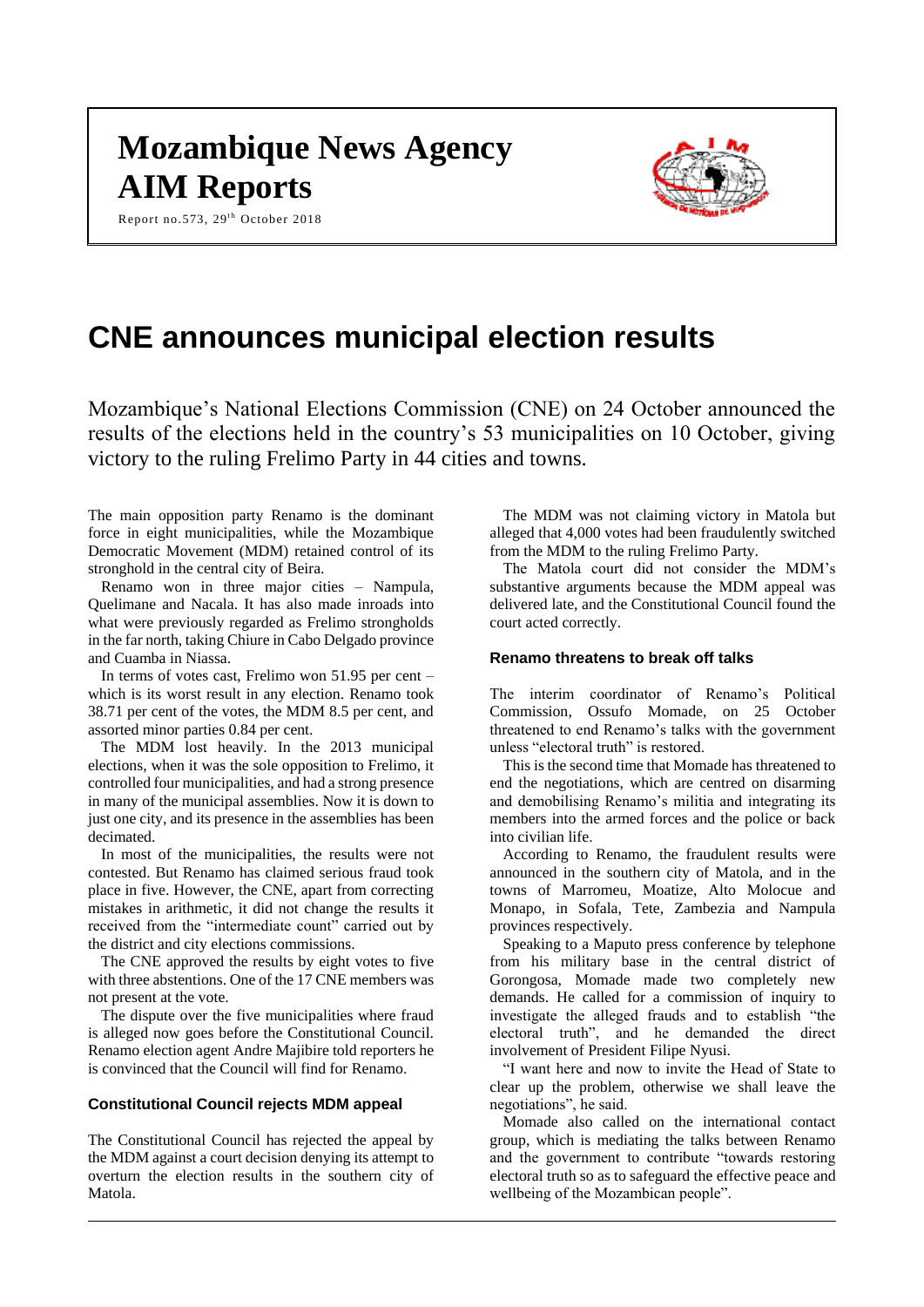# **President Nyusi launches agricultural campaign**

President Filipe Nyusi on 25 October pledged that the government will continue concentrating its efforts on increased production and productivity in agriculture and livestock to ensure that no Mozambicans go hungry.

Launching the 2018-2019 agricultural campaign in Balama district, on the northern province of Cabo Delgado, President Nyusi noted considerable success in the fight against hunger, with the number of people in a situation of food insecurity falling from 1.4 million in 2016 to 531,000 in August 2018.

The figures achieved in the 2017-2018 campaign were encouraging. President Nyusi said the country had produced 3.2 million tonnes of grain, compared with 2.5 million tonnes in 2014-2015, an increase of 28 per cent.

In root crops (such as cassava) the growth had been 50 per cent from around 10 million tonnes to 15 million tonnes. The President announced that next year cassava processing to produce bread will begin.

He added that vegetable production had grown from 1.7 to three million tonnes, and the production of pulses had reached 800,000 tonnes, an increase of 25 per cent.

Production could have been better had it not been for insect pests, and floods in some parts of the country drought in others. The President said these problems led to the loss of 274,240 hectares of crops, particularly in Gaza, Sofala and Tete provinces.

As for cash crops, there had been a remarkable growth in the marketing of cashew nuts, rising from 81,000 tonnes in the 2014/15 to 140,000 tonnes in the latest harvest. President Nyusi said there are now 16 cashew processing factories in the country, and Mozambique is once again one of the main producers of cashew kernels in Africa.

Sugar remained one of the most important cash crops, and currently employs about 27,000 people. Sugar production rose from 292,000 tonnes in 2016 to 332,000 tonnes in 2017, and the final figure for this year is expected to be around 350,000 tonnes.

As for the coming campaign, the President noted that the weather forecast is for below normal rainfall in November, but the rains should improve in the second half of the rainy season (January-March 2019).

He urged the Ministry of Agriculture to keep farmers informed about rainfall forecasts, so that they can sow crops at the appropriate time.

"Everything indicates that agricultural production in this campaign will exceed the figures achieved in the campaign that has just ended", concluded the President.

# **Gas and solar power provide comparative advantages**

Banking on solar power and on gas-fired power stations will bring Mozambique comparative advantages, according to the Deputy Minister of Mineral Resources and Energy, Augusto Fernando.

Speaking to reporters in the town of Cuamba, after a working visit to the northern provinces of Nampula and Niassa, Fernando pointed out that the low levels of water in the Zambezi River meant that Mozambique could no longer rely on the Cahora Bassa dam to supply the bulk of its electricity needs.

Because there is not enough water in the artificial lake behind the dam to allow Cahora Bassa to operate at full capacity, the dam operating company HCB, has had to reduce the power used in the country from 500 to 200 megawatts, with the rest of HCB's production tied up in contracts to sell power to South Africa and Zimbabwe.

"We've been in this situation since last year", said Fernando, "and if we didn't have the gas-fired power stations, right now we would have to impose restrictions on electricity consumption".

Over the past few years, several gas-fired power stations have come on stream in southern Mozambique, using natural gas from the Pande and Temane gas fields in Inhambane province. Fernando said that these gas-fired stations account for 30 per cent of national power consumption, which he put at 1,000 megawatts.

As for solar power, Fernando stressed the use of solar energy to produce electricity in Mocuba, in the central province of Zambezia, at Cuamba in Niassa, and at Metoro in the neighbouring province of Cabo Delgado. "These are initiatives that could easily generate 80 megawatts", he said – which would provide over 50 per cent of the 140 megawatts used in the entire northern region.

But hydropower remains a priority, said Fernando, since it produces energy that can be used not only domestically, but can be exported to other SADC (Southern African Development Community) countries.

# **Former labour minister accused of corruption**

Former Labour Minister Helena Taipo, who is currently Mozambican ambassador to Angola, is the main suspect in a corruption investigation into the illicit removal of 100 million meticais (US\$1.7 million, at current exchange rates) from the National Social Security Institute (INSS), according to a report in the newspaper "Noticias".

A spokesperson for the Public Prosecutor's Office, cited by the paper, stated that there are five suspects in the case, with Taipo suspected of benefitting from much of the money taken from the coffers of the INSS in 2014.

The INSS is supervised by the Ministry of Labour, where Taipo was Minister from 2005 to 2015. When President Filipe Nyusi took office, he appointed her as governor of the central province of Sofala. In July, President Nyusi took her out of Sofala and made her ambassador to Luanda.

An investigation by the Public Prosecutor's Office and the General Inspectorate of Finance (IGF) suggests that Taipo received money illicitly through bank transfers made by companies that signed contracts with the INSS.

The report suggests that much of this was essentially bribes, paid to ensure investments in real estate. The prosecutors argued this was the case with contracts signed in 2014 between the INSS and the companies Calmac Ltd, Arcos Consultants, and Opway Mocambique Ltd.

Two other companies – the printing company Academica Magic of Nampula, and FINAL Financing Investment and Agency Services – received large sums for services to the INSS, and then transferred money to Taipo.

She is also accused of running a fraudulent scheme to duplicate travel expenses according to an IGF audit.

"Noticias" reports that Taipo has been notified to appear before the Central Office for the Fight against Corruption (GCCC) in the near future.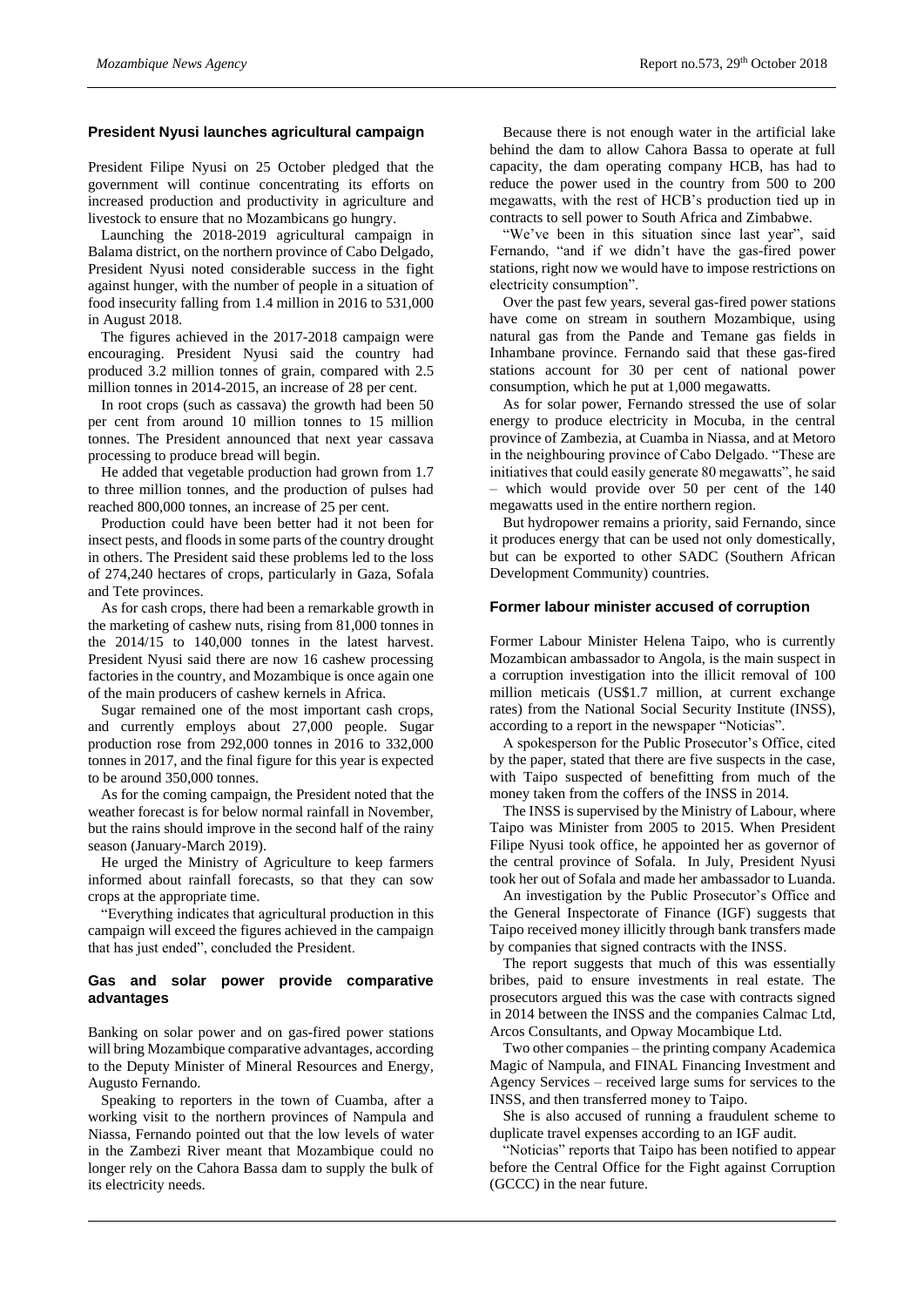# **Bar Association calls for mining companies to be punished**

The Mozambican Bar Association (OAM) has demanded that two coal mining companies in the western province of Tete be held responsible for their failure to resettle people affected by their activities.

The companies are the Brazilian mining giant Vale, which operates an open-cast mine in Moatize district, and the Indian company Jindal, which is working in Marara.

According to a statement published on 25 October, the OAM has already requested the Administrative Tribunal to order the Ministry of Land, Environment and Rural Development to collect fines from the two companies for their failure to comply with the approved resettlement plan.

The fines would be enormous, at 10 per cent of the total value of the Vale and Jindal undertakings. The OAM says such a fine is covered by the August 2012 regulations on resettlement arising from economic activities.

The OAM has been monitoring the situation of communities affected by the foreign investment megaprojects, and it found that the resettlement of households affected by Jindal's mining activities has not happened at all. OAM states that these households "are still living within the mining concession area granted to Jindal, in an environment of pollution which endangers their lives".

The Tete Provincial Administrative Tribunal in 2017, and the national Administrative Tribunal, in June this year, both ordered Jindal to resettle the households affected, but to date it has not done so.

Vale did resettle some of the communities affected by its Moatize mine, but that resettlement has always been vigorously contested as shoddy and unjust. The OAM points out that negotiations are continuing with the affected communities to ensure the payment of fair compensation.

The cases of these two companies, the OAM argues, "represent the paradigm of unjust resettlement, marked by illegalities and violations of the fundamental rights of the households affected, particularly the right to land, decent housing, food security and sources of livelihood".

The OAM says such cases are clearly covered by the 2012 regulations on resettlement issued by the government, and it is up to the government to penalise the companies that defy those regulations. But to date the government has declined to use its authority. The OAM accuses the Ministry of Land, Environment and Rural Development of "choosing to nourish the impunity of Vale and Jindal", which perpetuates "the precarious living conditions of the communities affected".

In Moatize, a community that has not been resettled took matters into its own hands and shut down part of the Vale mine, known as "Moatize-2", on 4 October because of the noise and dust pollution it was causing.

People living in the Moatize neighbourhoods of Bagamoyo and Nhantchere invaded the mine to force a stop to the explosions there. The demonstrators succeeded in halting the machines that were working at the time, in one case by hurling a rock through the windscreen.

The protestors want the mine to be closed. Alternatively, the households affected could be resettled far away from the coal dust which threatens them with lung diseases. In addition to the dust, they say that the explosions in the mine cause vibrations which are damaging their homes, causing cracks to appear in the walls.

# **Inspectorate of Public Works set up**

The Mozambican government on 23 October announced the creation of the General Inspectorate of Public Works (IGOPE), an institution to ensure greater inspection of public works and avoid errors in their construction.

Speaking to reporters after the weekly meeting of the Council of Ministers (Cabinet), the government spokesperson, Deputy Minister of Culture and Tourism Ana Comoana, said the new institution should control all public works, regardless of which sector they belong to.

There has been growing disquiet at shoddy work by contractors, and at the large number of cases where contractors take money from the government but do not complete the jobs. Government statistics show that, over the past decade, 540 of these jobs have been abandoned, paralysed, completed after the contractual deadline, or have begun to deteriorate because of the poor quality of the building work. The losses to the public purse from this situation are estimated at 7.76 billion meticais (about US\$129 million).

The government blames this on the lack of adequate inspection, as well as the dishonesty of contractors. The problems include defective tenders and bidding procedures, violation of norms and regulations in drawing up building projects, inflated prices and use of low-quality materials. Hence the government has decided to set up an institution to bring order and discipline to the sector.

"The general objective is to ensure greater control of the processes in the entire chain, from the design to the execution of public works", said Comoana.

With the establishment of IGOPE, she added, "we hope that better quality in infrastructures can be achieved, that good practices will be observed in the various spheres of engineering and architecture, and that there will be greater efficiency and speed in following and monitoring building work, as well as the prevention and timely correction of all kinds of mistakes and anomalous situations that may occur".

#### **Rhino horn smuggler arrested**

The Mozambican police on 17 October arrested a Chinese citizen, named as C. Mengli, at Beira international airport, in possession of 1.28 kilos of rhinoceros horn.

The spokesperson for the Sofala provincial police command, Daniel Macuacua, said the Chinese citizen was detained after his luggage passed through an electronic scanner which detected something strange in his bag. The police asked him to open the bag, but he refused – so the police forcibly opened it.

"We searched the bag, and we found pieces made out of rhino horn", said Macuacua. C. Mengli is now in the police cells at Beira airport, while he is charged with illicit trafficking in a protected species.

This follows the arrest on 16 October of a Vietnamese citizen at Maputo International Airport who was attempting to smuggle 11 rhino horns, weighing 11.9 kilos, out of Mozambique. He had planned to fly to Vietnam on Qatar Airways, changing planes in Doha.

In both cases the origins of the horns are unknown, and the police wish to establish whether they came from Mozambican animals or from animals poached in a neighbouring state.